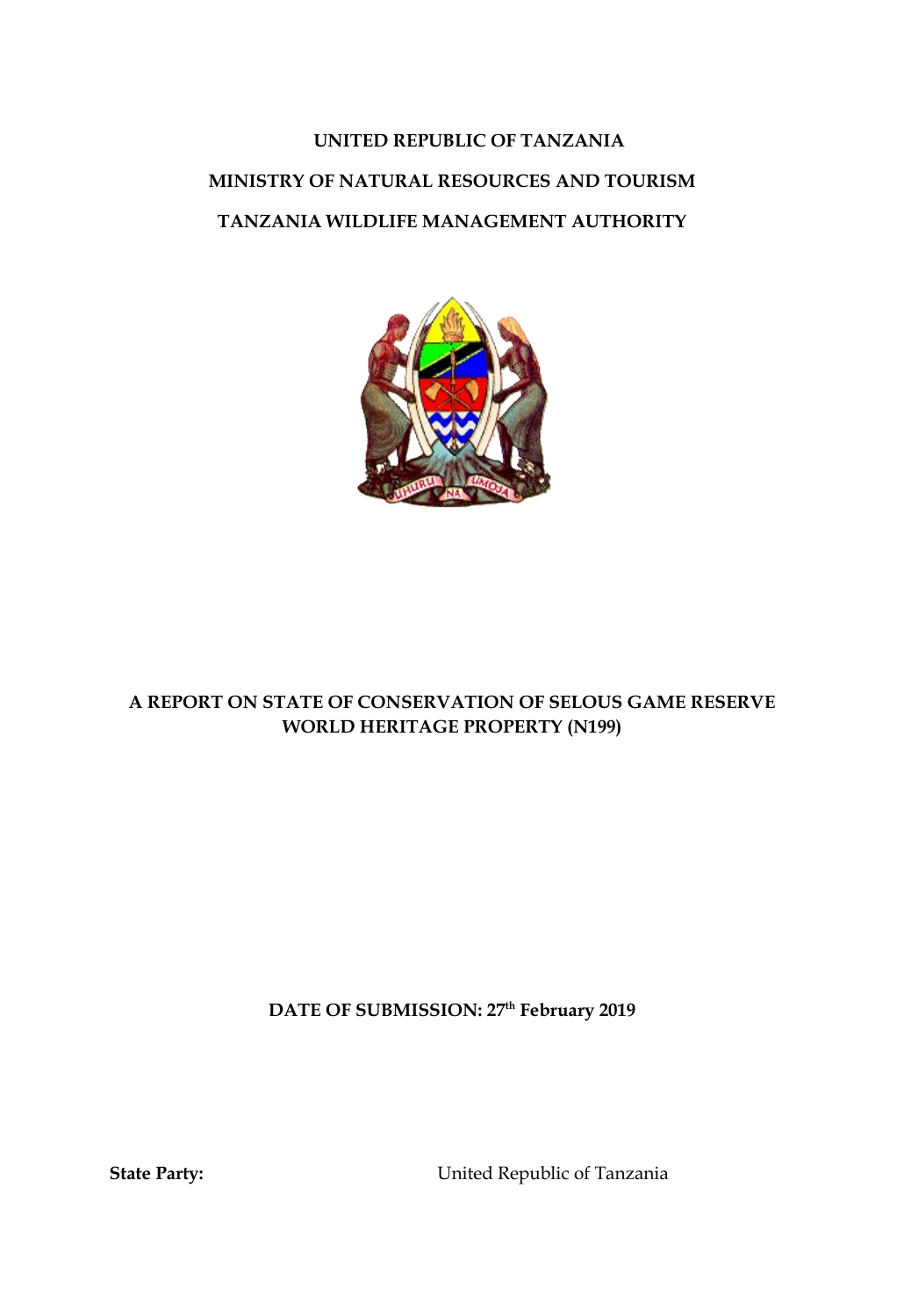| Name of World Heritage Property:  | Selous Game Reserve (N199 bis)          |
|-----------------------------------|-----------------------------------------|
| <b>Geographical Co-ordinates:</b> | 7°20' to 10°30' S and 36°00' to 38°40'E |

**Date of Inscription on the World Heritage List**: 1982

**Organization responsible for the preparation of the report:-**

**Ministry of Natural Resources and Tourism - Tanzania Wildlife Management Authority**

| Name:                         | Dr. James Wakibara               |
|-------------------------------|----------------------------------|
| Title:                        | <b>Conservation Commissioner</b> |
| Address:                      | P.O. Box 2658                    |
|                               | Morogoro                         |
|                               |                                  |
| City:                         | Morogoro                         |
| <b>Country Code:</b>          | $+255$                           |
| Telephone:                    | $+255(22)$ 286 6064              |
| Fax Number:                   | +255 (22) 286 6375/286 5500      |
| Email:                        | dg@tawa.go.tz                    |
| Date of Submission of Report: | 27 <sup>th</sup> February, 2019  |

**Signature on Behalf of State Party:**

## **HAMISI M. MALEBO** *PhD, FASI, FRSC*

**SECRETARY GENERAL OF THE UNITED REPUBLIC OF TANZANIA NATIONAL COMMISSION FOR UNESCO**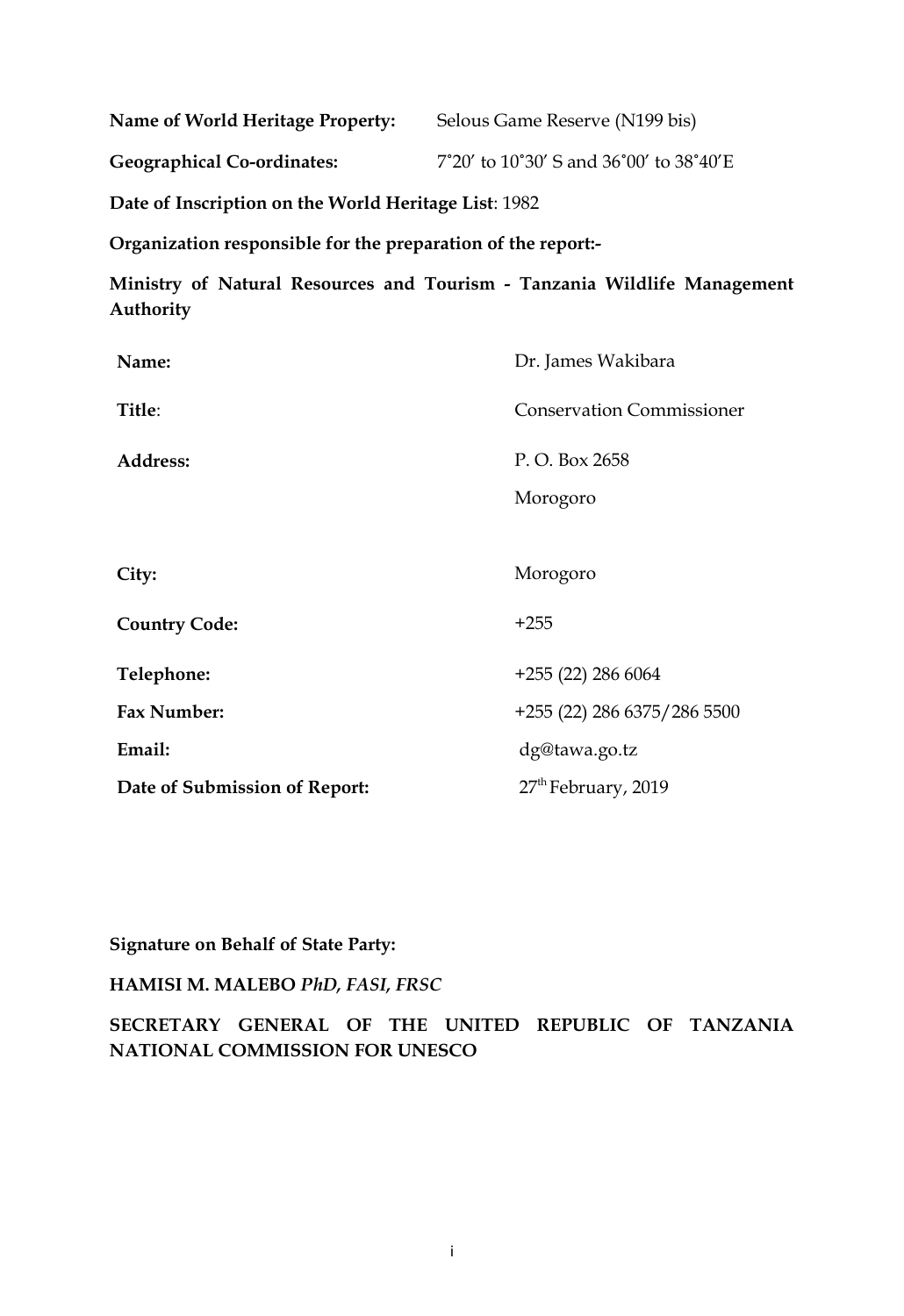# **List of Acronyms**

| EAP           | <b>Emergency Action Plan</b>                               |
|---------------|------------------------------------------------------------|
| <b>ESIA</b>   | <b>Environmental and Social Impact Assessment</b>          |
| FZS           | <b>Frankfurt Zoological Society</b>                        |
| <b>IUCN</b>   | International Union for Conservation of Nature             |
| <b>LWHD</b>   | List of World Heritage in Danger                           |
| <b>MNRT</b>   | Ministry of Natural Resources and Tourism                  |
| <b>MRP</b>    | Mkuju River Project                                        |
| <b>OUV</b>    | <b>Outstanding Universal Value</b>                         |
| PAs           | <b>Protected Areas</b>                                     |
| <b>SEA</b>    | <b>Strategic Environmental Assessment</b>                  |
| <b>SECAD</b>  | Selous Ecosystem Conservation and Development Project      |
| <b>SGR</b>    | <b>Selous Game Reserve</b>                                 |
| SoC           | <b>State of Conservation</b>                               |
| <b>TAEC</b>   | Tanzania Atomic Energy Commission                          |
| <b>TAWA</b>   | Tanzania Wildlife Authority                                |
| <b>UNESCO</b> | United Nation Education, Science and Children Organization |
| <b>WHC</b>    | World Heritage Centre                                      |
| <b>WHS</b>    | World Heritage Site                                        |
| <b>WMA</b>    | Wildlife Management Area                                   |
| <b>WWF</b>    | World Wide Fund for Nature                                 |
|               |                                                            |

## **EXECUTIVE SUMMARY**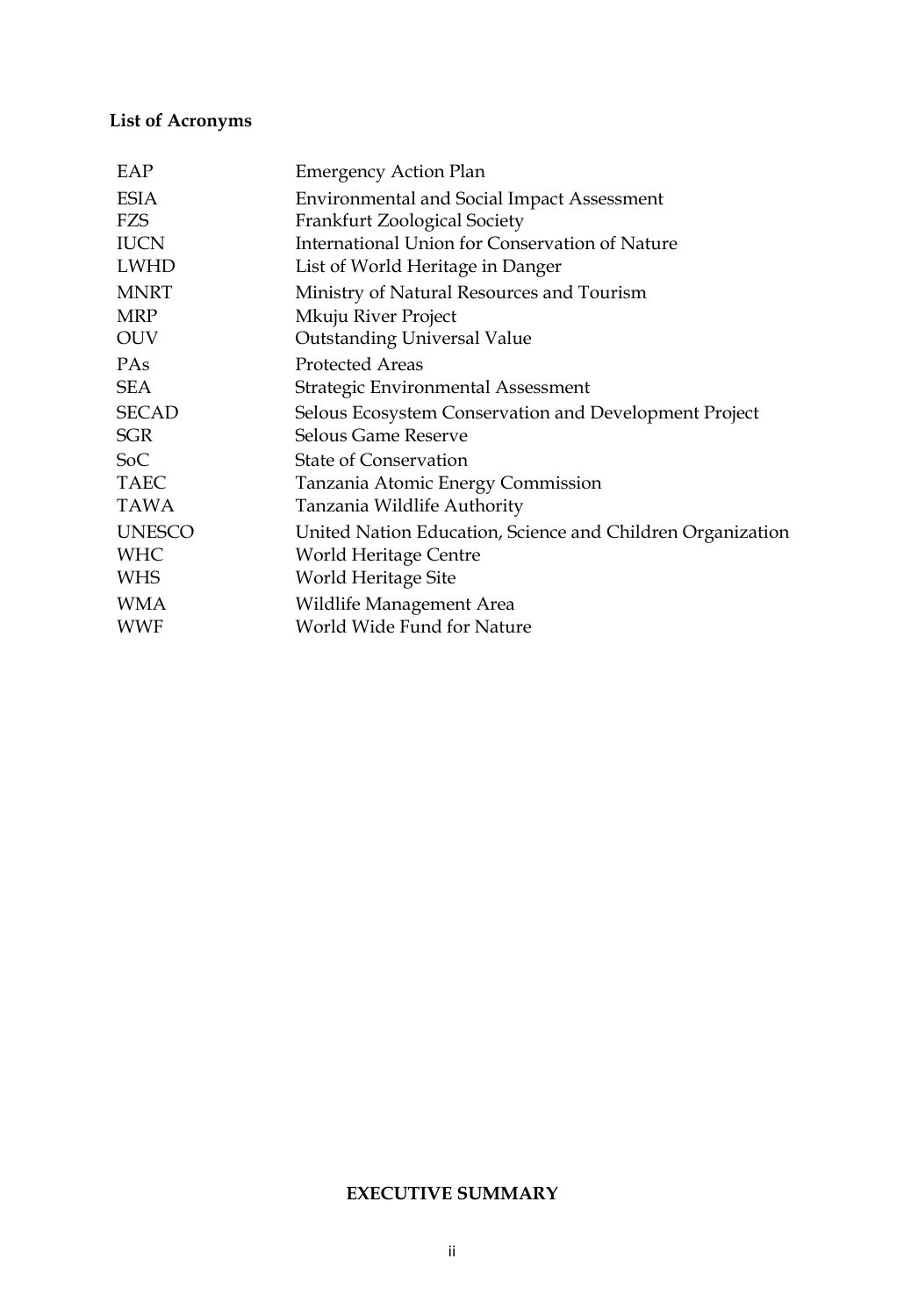Selous Game Reserve has been faced with several challenges mostly poaching which led to inscription on the List of World Heritage in Danger in 2014. Since then, the State Party continued to undertake measures to halt poaching and considerable progress has been made largely through State Party initiatives and through the implementation of Emergency Action Plan in support of Selous Ecosystem Conservation and Development (SECAD) program. Reduced poaching trends will be confirmed by aerial census, which uses Systematic Reconnaissance Flight (SRF) following technique described by Norton-Griffith. The aerial census conducted in October 2018 will provide data required for updating and finalizing Desired State of Conservation for Removal. Regarding Selous-Niassa Wildlife Corridor, although the five-year Action Plan to protect the corridor has not been approved, to ensure protection of the corridor, key actions are being implemented under the separate SECAD program in 36 villages in the corridor. On the other hand, the State Party has established two units for rhino monitoring and protection in the property since August 2017. Furthermore, the State Party has developed a National Rhino Management Plan (2019 - 2023), which considered the protection of rhino in the property. After the population status is established, the action plan for long-term survival of the species in the property will be developed following National Management Plan. The State Party is currently implementing an industrial development strategy that has triggered the need for expansion of power generation in the country. This has forced the State Party to carry out Rufiji Hydropower Project in order to meet the desired power generation target and industrial development. The project is however implemented in line with Operational guideline of the WHC, which includes preparation of the Environmental and Social Impact Assessment with a specific chapter addressing impacts on Outstanding Universal Value. Also, the State Party has commissioned a consultant to undertake Strategic Environmental Assessment (SEA) since January 2019 to add up information on the impacts of Rufiji Hydropower Project (RHPP) in the large Rufiji Basin. Considering that all necessary information and logistical arrangement are not in place, the State Party requests the postponement of the invitation of a joint World Heritage Centre/IUCN Reactive Monitoring mission to the property until when all necessary logistics will be in place. The revised Environmental and Social Impact Assessment (ESIA) for the Kidunda Dam was conducted and the report was submitted to WHC. In addition, a study on the flooding regime was conducted in 2017. The ESIA for the Kito – 1 well was conducted in the entire Kilombero Game Controlled Area in May 2016. Nevertheless, consultation for conducting studies on hydrological regime and specific assessment of potential downstream impacts on the OUV of the property are underway. In line with that, the Mkuju Uranium Mining activities have been deferred until further notice and incase the mining resume and method changed in the future, a full Environmental and Social Impact Assessment will be conducted. Finally, the State Party under SECAD program is in the final preparatory stages of revising the property's General Management Plan.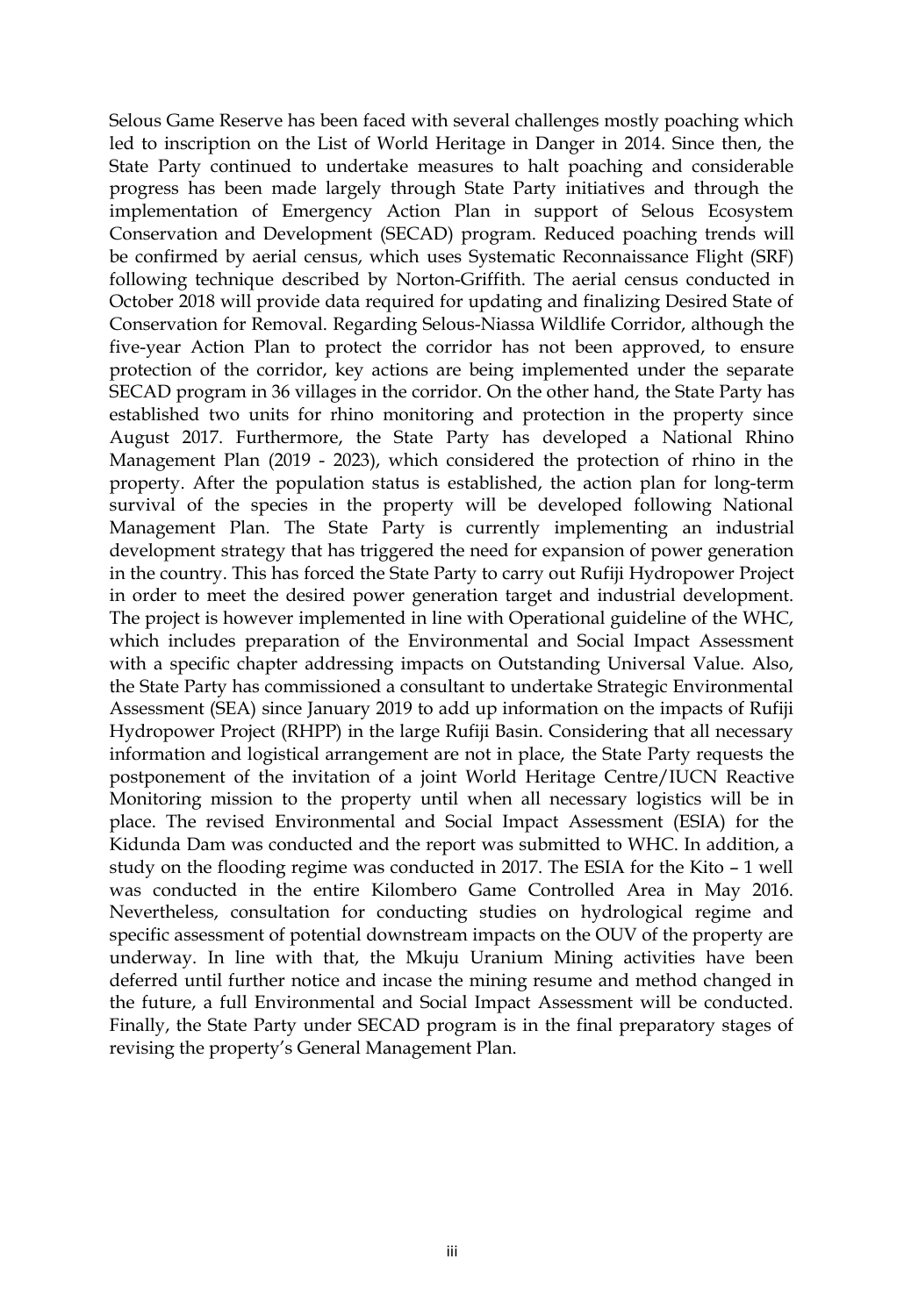**Selous Game Reserve (United Republic of Tanzania) (N 199bis) The World Heritage Committee,** 

- **1. Having examined Document WHC/18/42.COM/7A,**
- **2. Recalling Decisions 36 COM 7B.5, 36 COM 8B.43, 40 COM 7, 40 COM 7A.47 and 41 COM 7A.17, adopted at its 36th (Saint-Petersburg, 2012), 40th (Istanbul/UNESCO, 2016) and 41st (Krakow, 2017) sessions respectively,**
- **3. Expresses its grave concern about the State Party's decision to develop the Stiegler's Gorge hydropower project, and in particular the tendering of logging rights for 143,638 ha within the property, considers that the resulting largescale deforestation represents a clear potential danger to the property in accordance with Paragraph 180 of the Operational Guidelines, and decides to add this issue to the justification for the continued inclusion of the property on the List of World Heritage in Danger;**

- i. The proposed impoundment of the Rufiji River at Stiegler's Gorge was planned during the late 1970's. However, due to financial constraint, which was facing the former Rufiji Basin Development Authority (RUBADA) as a leading executing agency, the project did not make progress at the anticipated pace and had remained at a conceptual stage.
- ii. The State Party in accordance to paragraph 172 of the Operational Guideline informed the WHC the intention to develop the Rufiji Hydropower Project. Also, it is notable that, in the course of the nomination process, the IUCN experts evaluated the integrity of the reserve and noted that there were plans to harness the flood waters of the Rufiji River with a dam to be constructed at Stiegler's gorge; but this would affect only a relatively small part of the reserve and should not be a matter of serious concern unless the reservoir draws in large numbers of settlers<sup>[1](#page-4-0)</sup>. Considering the sheer size of the property, the IUCN experts also anticipated that it could absorb all but the most severe pressures on its resources.
- iii. Initially, the proposed reservoir was designed to cover approximately 1,250 km<sup>[2](#page-4-1)</sup> at high-regulated water level, and 550 km<sup>2</sup> at low regulated water level<sup>2</sup>. This figure led to tendering of about 143,638 ha of tree from the project area, which was about 2.5% of the entire Selous Game Reserve. However, the project has been redesigned and the area to be cleared has been decreased to

<span id="page-4-0"></span><sup>&</sup>lt;sup>1</sup> Selous Game Reserve World Heritage Nomination. IUCN Technical Review 1982

<span id="page-4-1"></span><sup>2</sup> Norconsult (1972) Stiegler's gorge hydropower utilization: preliminary report. Oslo, Norway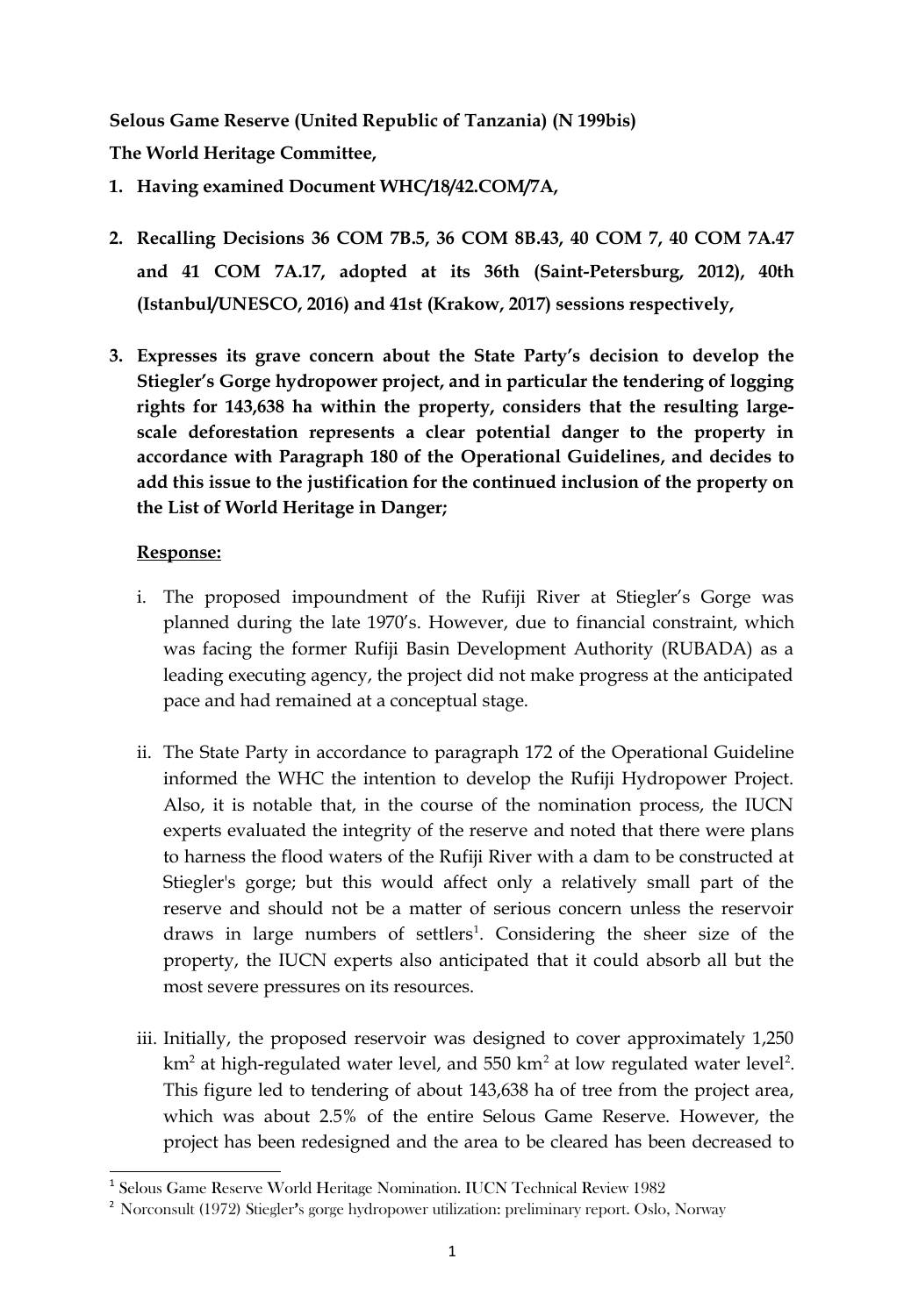91,400 ha, which is approximately 1.8% of the reserve covering 5,000,000 ha as per submitted ESIA to  $WHC<sup>3</sup>$  $WHC<sup>3</sup>$  $WHC<sup>3</sup>$ . On the same, it is important for the WHC to note that, the area to be inundated need to be cleared from all forms of vegetation to reduce risk of damaging the dam, allowing life in the dam and at the same time benefiting from the wood product to be cleared. The clearing of the inundated area has been considered in the ESIA and an Environmental Management Plan (EMP) developed and submitted to WHC for review.



Figure 1. Protected Areas within Rufiji River Basin $<sup>4</sup>$  $<sup>4</sup>$  $<sup>4</sup>$ </sup>

iv. Tanzania's energy balance in both urban and rural areas is dominated by biomass-based fuels particularly fuel-wood (charcoal and firewood), which are the main source of environmental degradation. In attempt to address the power shortage in the grid system, the Government of Tanzania (URT) has decided to embark on the development of Rufiji Hydropower Project (RHPP) at Stiegler's gorge in SGR. The project is the only large scale project that can provide over 2000 MW within a relatively short time scale, with an ability to provide high head and large storage volume at very low investment per unit storage. It can aid Tanzania's electrification through its provision of abundant power that is crucially cheap and therefore more affordable to the low income, unconnected majority of citizens while supporting industrialization reducing pressure on the natural resources and ensuring protection of natural

<span id="page-5-0"></span><sup>&</sup>lt;sup>3</sup> Updated Environmental Impact Assessment Report for 2100MW Power Generation from the Rufiji

<span id="page-5-1"></span>Hydropower Project in Selous Game Reserve Pwani and Morogoro regions, Tanzania (October 2018) <sup>4</sup> United Republic of Tanzania (2017). Strategic Environmental Assessment (SEA). Integrated Water Resources Management and Development (IWRMD) Plan for the Rufiji Basin.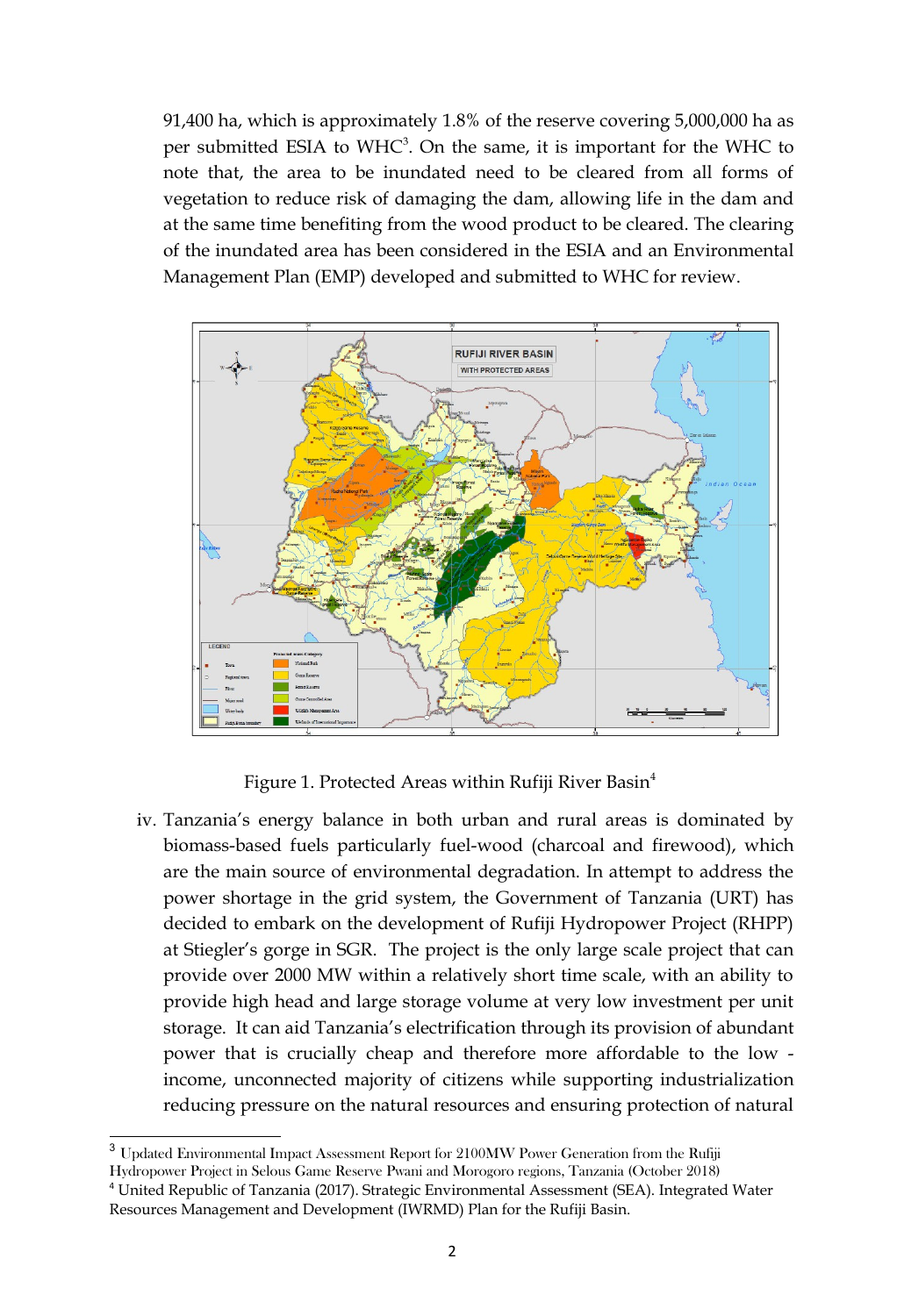resources especially those within the Rufiji River drainage area with about 183,791  $km^2$  accounting for approximately 20%<sup>[5](#page-6-0)</sup> of Tanzania mainland (Figure 1). These protected area include Selous, Rungwa, Kizigo, Muhuwesi Game Reserves, Ruaha, Mikumi, and Udzungwa National Parks, Kilombero Game Contr olled Area (Ramsar). Additionally, the protection of three main water catchments Ruaha, Kilombero and Luwegu will be elevated (Figure 2).



Figure 2. Rufiji Basin and sub-basins<sup>[6](#page-6-1)</sup>

<span id="page-6-0"></span><sup>&</sup>lt;sup>5</sup> United Republic of Tanzania (2017). Strategic Environmental Assessment (SEA). Integrated Water Resources Management and Development (IWRMD) Plan for the Rufiji Basin.

<span id="page-6-1"></span><sup>6</sup> United Republic of Tanzania (2013). Southern Agriculture Growth Corridor of Tanzania (SAGCOT). Investement Project – Strategic Regional Environmental and Social Assessment.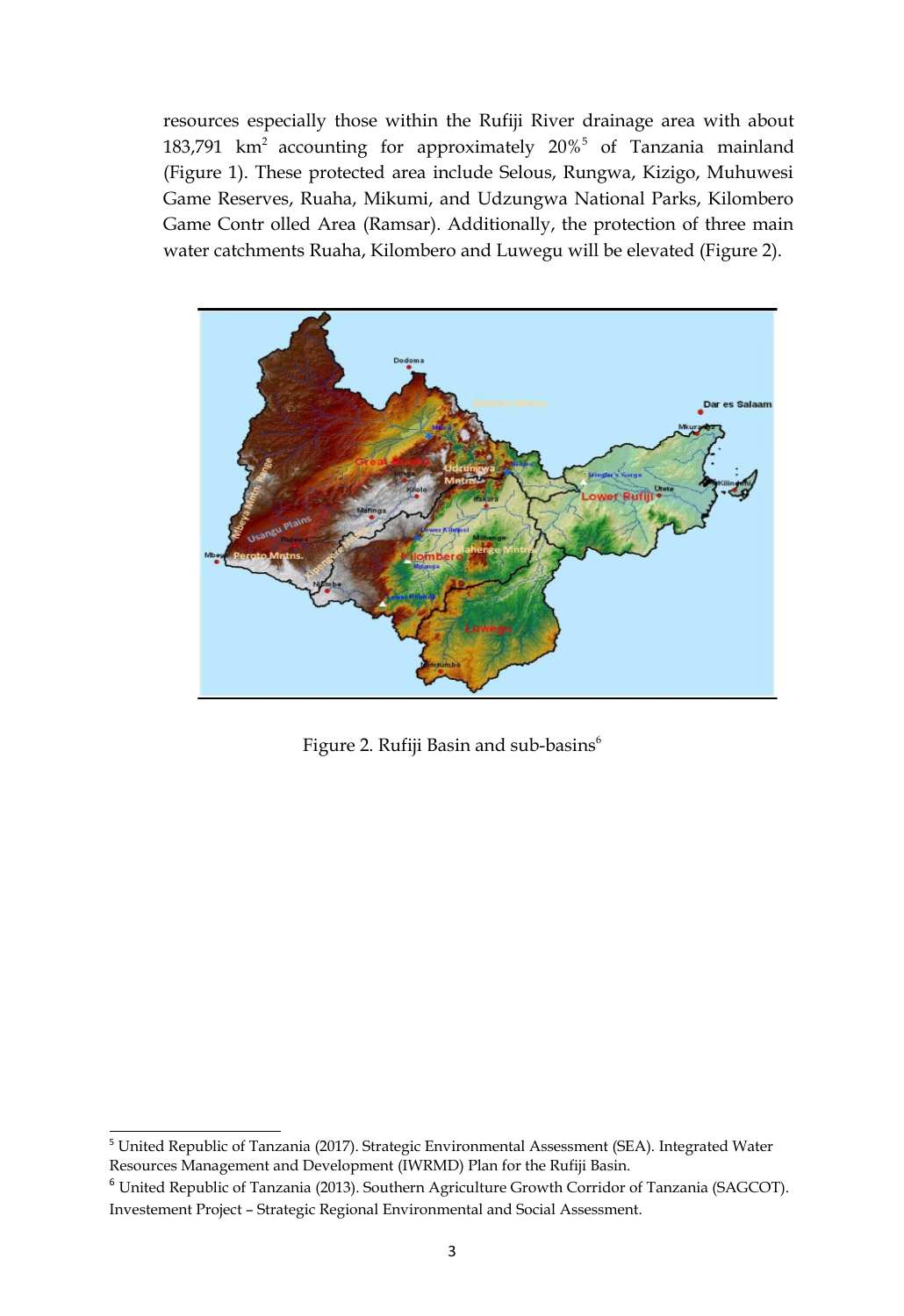**4. Also recalling the Committee's position that the construction of dams with large reservoirs within the boundaries of World Heritage properties is incompatible with their World Heritage status, as well as the commitment made by the State Party when the boundary modification was approved in 2012 not to undertake any development activities within Selous Game Reserve and its buffer zone without prior approval of the World Heritage Committee, reiterates its requests to the State Party to fully assess the cumulative impacts of the Stiegler's gorge hydropower project on the property and its wider landscape through a Strategic Environmental Assessment (SEA), undertaken to the highest international standards, and to consider alternative options to meet its power generation needs;** 

- i. The State Party is aware of its 2012 commitment to WHC in St. Petersburg<sup>[7](#page-7-0)</sup>, "not to undertake any development activities within the property and its buffer zone" in line with the previous government priorities. However, the State Party is implementing the National Energy Policy of 2015, which emphasizes putting in place an affordable, predictable and sustainable power supply to stimulate industrial development in the Country<sup>[8](#page-7-1)</sup>. The Policy is in line with the Second Five Year Development Plan (FYDP II 2015/16 to 2020/2021), which the State Party is aiming to build a base for transforming Tanzania to semi-industrialized nation by 2025<sup>[9](#page-7-2)</sup>. The envisaged industrial development has triggered the need for expansion of power generation capacity up to 5,000 MW by year 2025 and reaching at least 10,000 MW by 2030. Nevertheless, as of to date, this capacity is very far reached standing at approximately 1,450 MW, mainly sourced from natural gas, hydropower and lesser extent from thermal (liquid fuel). Overall, the implementation of this project is in line with the Constitution of Tanzania Article 9(i) and  $27<sup>10</sup>$  $27<sup>10</sup>$  $27<sup>10</sup>$ , and The Natural Wealth and Resources (Permanent Sovereignty) Act,  $2017<sup>11</sup>$  $2017<sup>11</sup>$  $2017<sup>11</sup>$ , which compels for the use of the country's natural resources for the development of the People and Nation and in particular, eradication of poverty, ignorance and diseases.
- ii. In attempt to address this gap, the State Party has been forced to carry out Rufiji Hydropower project (Stigler's hydropower project). The project is however implemented in line with World Heritage Sites and Sustainable Development Policy<sup>[12](#page-8-0)</sup>, which includes preparation of the Environmental and Social Impact Assessment (ESIA) with a specific chapter (Chapter 7) addressing impacts on

<span id="page-7-0"></span><sup>7</sup> Decisions Adopted by the World Heritage Committee at Its 36th Session (Saint-Petersburg, 2012)

<span id="page-7-1"></span><sup>8</sup> Tanzania Energy Policy (2015)

<span id="page-7-2"></span><sup>&</sup>lt;sup>9</sup> National Five-Year Development Plan 2016/17 - 2020/21. "Nurturing Industrialization for Economic Transformation and Human Development"

<span id="page-7-3"></span><sup>10</sup> The Constitution of Tanzania of 1977

<span id="page-7-4"></span><sup>11</sup> The Natural Wealth and Resources (Permanent Sovereignty) Act, 2017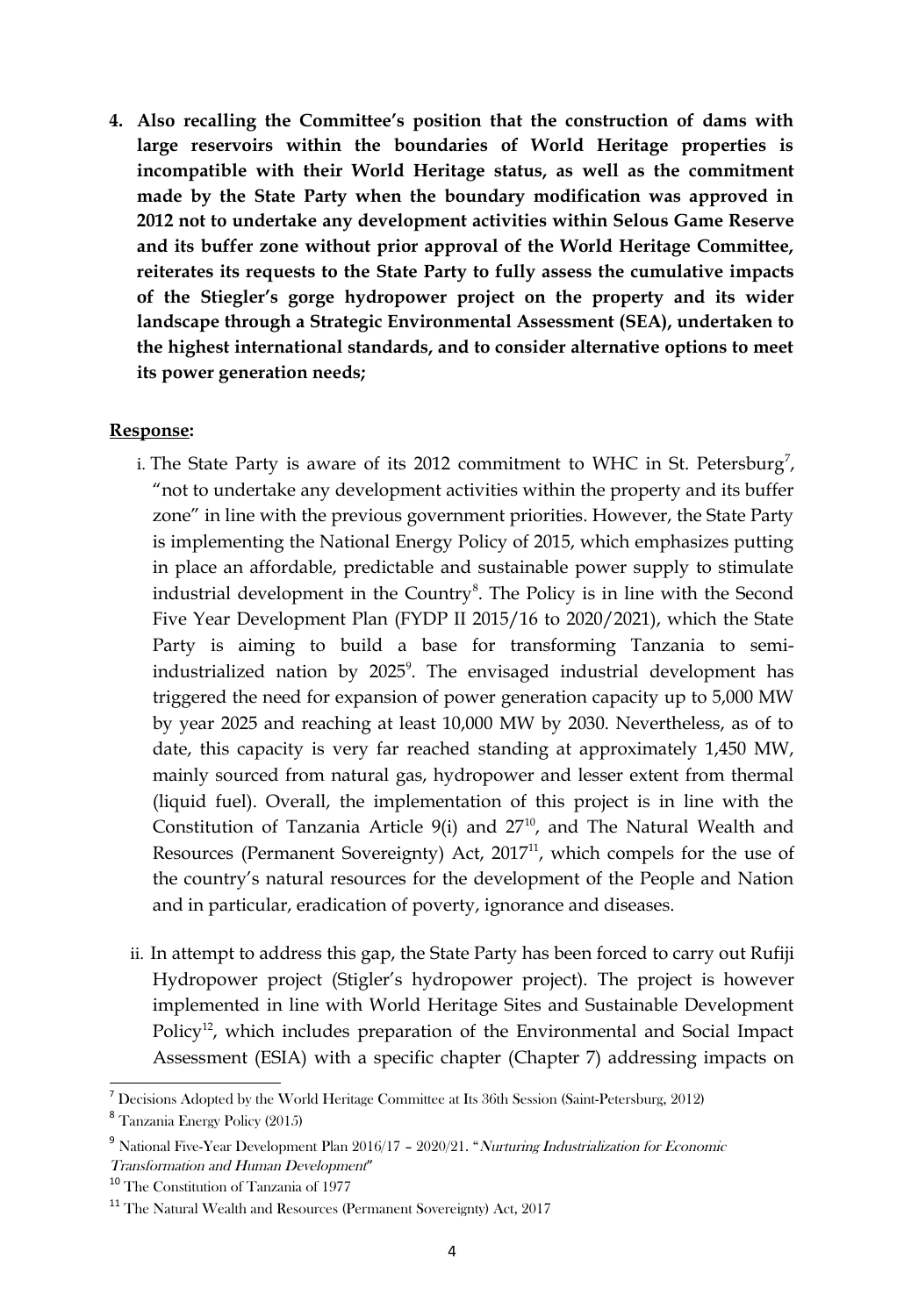Outstanding Universal Values (OUV) of the property<sup>[13](#page-8-1)</sup> which the State Party consider to be reasonable for the Rufiji Hydropower Project (RHPP). It is under this premise the State Party decided to proceed with the RHPP.

- iii.Noting the importance of additional information on the impacts, which might occur at landscape level, the State Party has also commissioned a consultant to undertake Strategic Environmental Assessment (SEA) in the entire landscape. The task has commenced since  $7<sup>th</sup>$  January 2019 and it will fully assess the cumulative impacts of the Rufiji hydropower project on the property and its wider landscape as requested. The report will be shared for review by WHC once available.
- **5. Urges the State Party to ensure that the planned logging and all other activities related to the Stiegler's gorge hydropower project, which will affect the property's Outstanding Universal Value (OUV) and will be difficult to reverse, do not proceed prior to the completion of the SEA and its review by IUCN, and requests the State Party to invite a joint World Heritage Centre/IUCN Reactive Monitoring mission to the property to review the status of the project, assess the state of conservation of the property and to assist the State Party in finalizing the Desired state of conservation for the removal of the property from the List of World Heritage in Danger (DSOCR);**

#### **Response:**

**i.** Strategic Environmental Assessment (SEA) is mandatory in Tanzania for mega projects including hydropower projects as per Environmental Management Act, Part Seven of 2004<sup>[14](#page-8-2)</sup>. Nevertheless, considering the current energy pressure to attain industrial economy and the investment in terms of resources and time required to conduct SEA, it was found to mismatch the pace that the RHPP is being implemented. Nonetheless, the State Party has conducted an Environmental and Social Impact Assessment (ESIA) for the project on the grounds explained in 4(i&ii) above and was shared to WHC for comments<sup>[15](#page-8-3)</sup>. The ESIA has given a green flag to the project to commence, and all activities/components of the RHPP were taken onboard and mitigation measure proposed and Environmental Management Plan (EMP) and Environmental and Social Monitoring Plan (ESMP) were prepared<sup>[16](#page-8-4)</sup>. As

<span id="page-8-0"></span><sup>12</sup> Policy Document for the Integration of a Sustainable Development Perspective into the Processes of the World Heritage Convention 2015

<span id="page-8-1"></span><sup>&</sup>lt;sup>13</sup> Updated Environmental Impact Assessment Report for 2100MW Power Generation from the Rufiji Hydropower Project in Selous Game Reserve Pwani and Morogoro regions, Tanzania (October 2018)

<span id="page-8-2"></span><sup>14</sup> The Environmental Management Act of Tanzania (2004)

<span id="page-8-3"></span><sup>&</sup>lt;sup>15</sup> Updated Environmental Impact Assessment Report for 2100MW Power Generation from the Rufiji Hydropower Project in Selous Game Reserve Pwani and Morogoro regions, Tanzania (October 2018)

<span id="page-8-4"></span><sup>&</sup>lt;sup>16</sup> Updated Environmental Impact Assessment Report for 2100MW Power Generation from the Rufiji Hydropower Project in Selous Game Reserve Pwani and Morogoro regions, Tanzania (October 2018)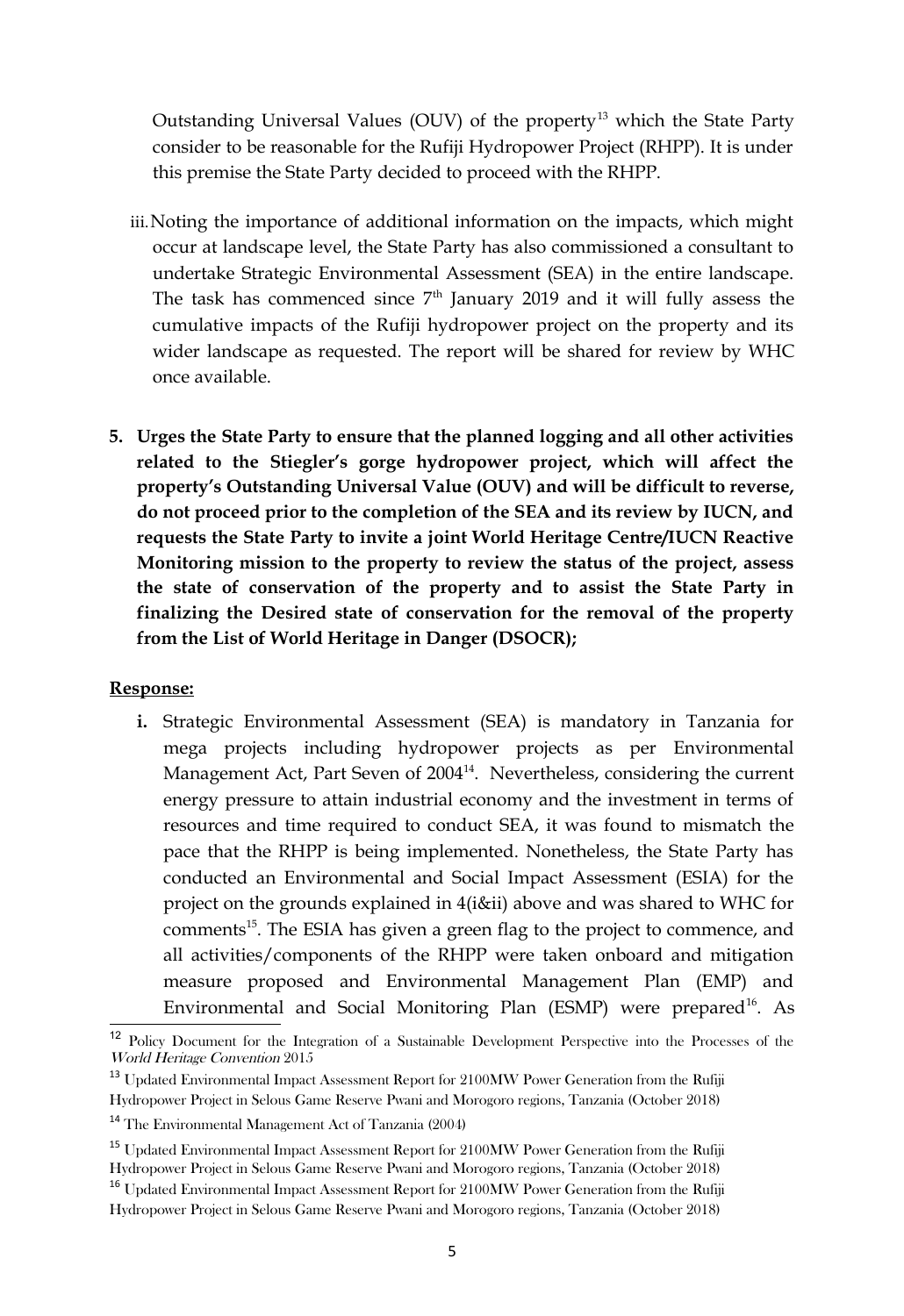explained in 4(iii) above, once SEA is available, it will be shared with WHC for review as requested. To add on that, specialist studies on the biodiversity of the area were conducted and formed the basis for the Rufiji hydro project ESIA.

- **ii.** Draft Desired State of Conservation for Removal from the List of World Heritage in Danger (DSoCR) has been prepared. However, during the 2017 Reactive monitoring mission (RMM) to the property in February 2017 and the  $41<sup>st</sup>$  Session of the WHC in 20[17](#page-9-0)<sup>17</sup> in Krakow - Poland, a consultative meeting between State Party delegates and IUCN experts agreed on the use of census data in establishing baseline information for elephant population recovery in the DSoCR. Currently, the information required for revising and finalizing the DSoCR from census conducted in October 2018 is not yet in place. Once these data are in place, revision and finalization of DSoCR will take place. In addition, the State Party is in the process of consulting all relevant stakeholders to be met by Reactive monitoring mission to confirm dates and timing as per decision 42. Considering the circumstances, the State Party will invite the mission as soon as all logistical and information requirements are in place .
- **iii. Welcomes the launch of the Selous Ecosystem Conservation and Development (SECAD) project, funded by the German Development Bank, and its contribution to the implementation of the Emergency Action Plan (EAP), and also urges the State Party to ensure that the EAP is fully carried out and to report on progress made;**

- i. The State Party acknowledges the appreciation by the WHC on the launching of Selous Ecosystem Conservation and Development (SECAD) project.
- ii. The State Party in collaboration with other conservation partners under SECAD project is continuing to implement Emergency Action Plan (EAP) (Annex 1) in the pace that the State Party deem reasonable. Major achievements so far for EAP include; significant reduction of poaching in the property; for example in 2013/14, 131 elephant carcasses related to poaching were encountered in the reserve, while in 2017/18, only 5 elephant carcasses were encountered in the entire property. These achievements resulted from intensified intelligence led patrols (aerial, ground and aquatic). The intensification of patrols include procurement of more than 16 vehicles for carrying out patrols; installation of phase one communication system within the property and provision of modern patrol gears. Also, the aerial surveillance has been resumed and intensified with an average of 35 hours

<span id="page-9-0"></span><sup>17</sup> Decisions adopted during the 41st session of the World Heritage Committee (Krakow, 2017)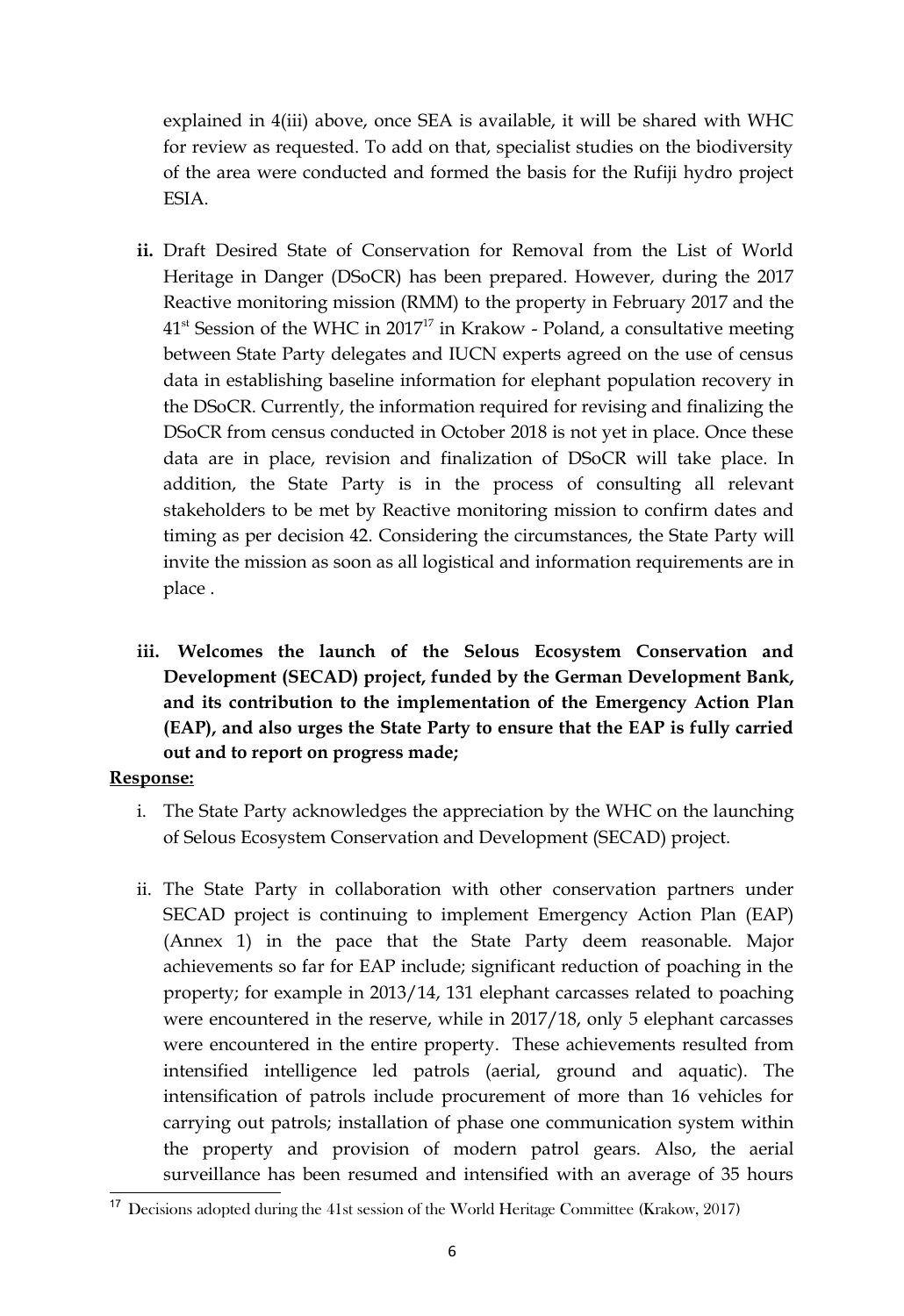each month; capacitating staffs in different endeavors for example, patrols techniques, prosecution, intelligence, investigation, rhino monitoring, elephant demography technique and driving and vehicle maintenance (Annex 1). Though the achievements are notable, TAWA still face a number of challenges particularly funds to adequately finance the implementation of EAP. With this report, please find the attached detailed progress report for the implementation of the EAP for review by WHC.

**6. Noting that the efforts to improve law enforcement in the property appear to have reduced poaching, also requests the State Party to provide details on the data collection and to confirm these positive trends through an aerial census of the elephant population;** 

- i. The State Party acknowledges the appreciation by the WHC on the efforts made to reduce poaching and improves the conservation status of the property. Since the inscription of the property on the List of World Heritage in Danger, the State Party has taken considerable measures to reduce poaching.
- ii. Aerial census uses Systematic Reconnaissance Flight (SRF) following technique described by Norton-Griffith<sup>[18](#page-10-0)</sup>. Transects are drawn covering all critical areas of the ecosystem and are flown in east – west directions (Figure 1). Aircrafts are flown at a target height of 350 feet above ground and a target speed of 180 kilometers per hour. Transects are spaced 5 and 10 km based on (i) core area, and (ii) Level of human activities (mostly outside PA). Animals are counted within a strip width of 150m on either side of the aircraft (300m wide per transect). On the other hand, population estimates are calculated using Jolly's Method 2 of Unequal Sized Units<sup>[19](#page-10-1)</sup> and change in population size are determined using d-test<sup>[20,](#page-10-2) [21](#page-10-3)</sup>.
- iii. The aerial censuses are used to monitor trends in populations of large animals. However, reduced poaching in the property does not guarantee a positive trend (increasing) of elephant. Other factors such as migration, or stable population might apply in these trends (increasing or decreasing).

<span id="page-10-0"></span><sup>18</sup> Norton-Griffiths (1978) *Counting Animals*. Nairobi, African Wildlife Foundation

<span id="page-10-1"></span><sup>&</sup>lt;sup>19</sup> Jolly, G. M. (1969): "Sampling methods for aerial census of wildlife populations." East African Agriculture and Forestry Journal 34: 46-49.

<span id="page-10-2"></span><sup>&</sup>lt;sup>20</sup> Cochran, W. G. (1954). "The combination of estimates from different experiments." Biometrics 10: 101-129.

<span id="page-10-3"></span><sup>&</sup>lt;sup>21</sup> TAWIRI (2013) Aerial Census of Large Animals in the Selous -Mikumi Ecosystem Dry Season, 2013 Population Status of African Elephant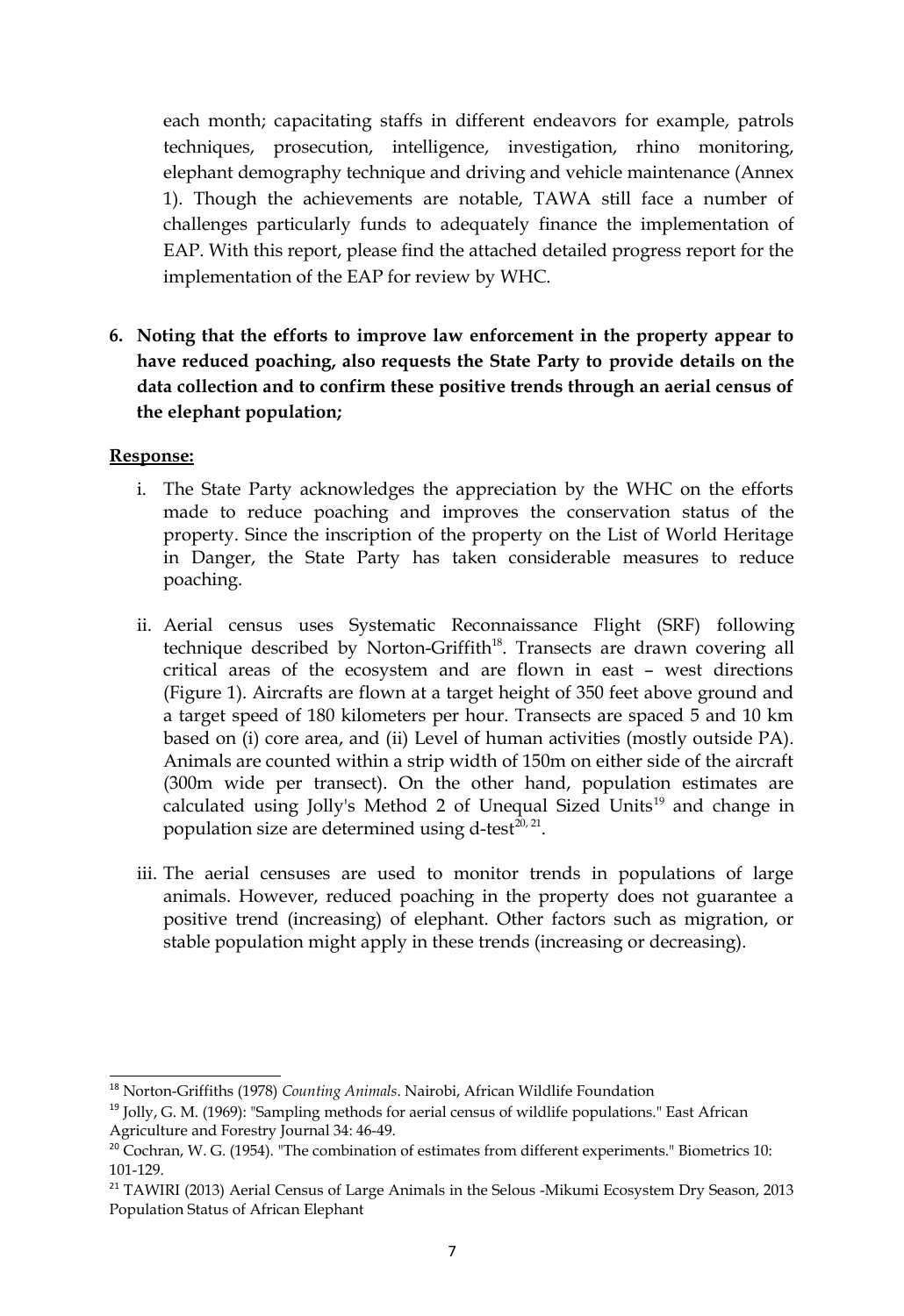

Figure 1. Planned transect for the 2013 dry season Selous-Mikumi ecosystem aerial survey

**7. Also noting the indications that black rhinos are still present in the property, further requests the State Party to collect more data to evaluate the size and viability of the population, and to develop a strategy to ensure the long-term survival of the species;** 

- i. The State Party has already established two units since August 2017 for rhino protection and monitoring as an effort to collect more data of the species in the property in collaboration with Tanzania Wildlife Research Institute (TAWIRI), World Wide Fund for Nature (WWF) and Frankfurt Zoological Society (FZS). The units are capacitated to effectively and efficiently protect and monitor rhinos and ensure their recovery. In line with this, it is worth mentioning that, during the large animals aerial census carried out in the property's ecosystem in October 2018, one rhino was spotted in Liwale around Madaba area. Responding to this, a special rhino monitoring team was deployed to ensure protection and monitoring of the species in the area.
- ii. Final Draft of National Rhino Management Plan (2019 2023) review is in the final stage after being shared with the African Rhino Specialist Group for comments. Its launching is expected by March 2019. The plan has considered the protection of rhino in the Selous Game. Therefore, after rhino population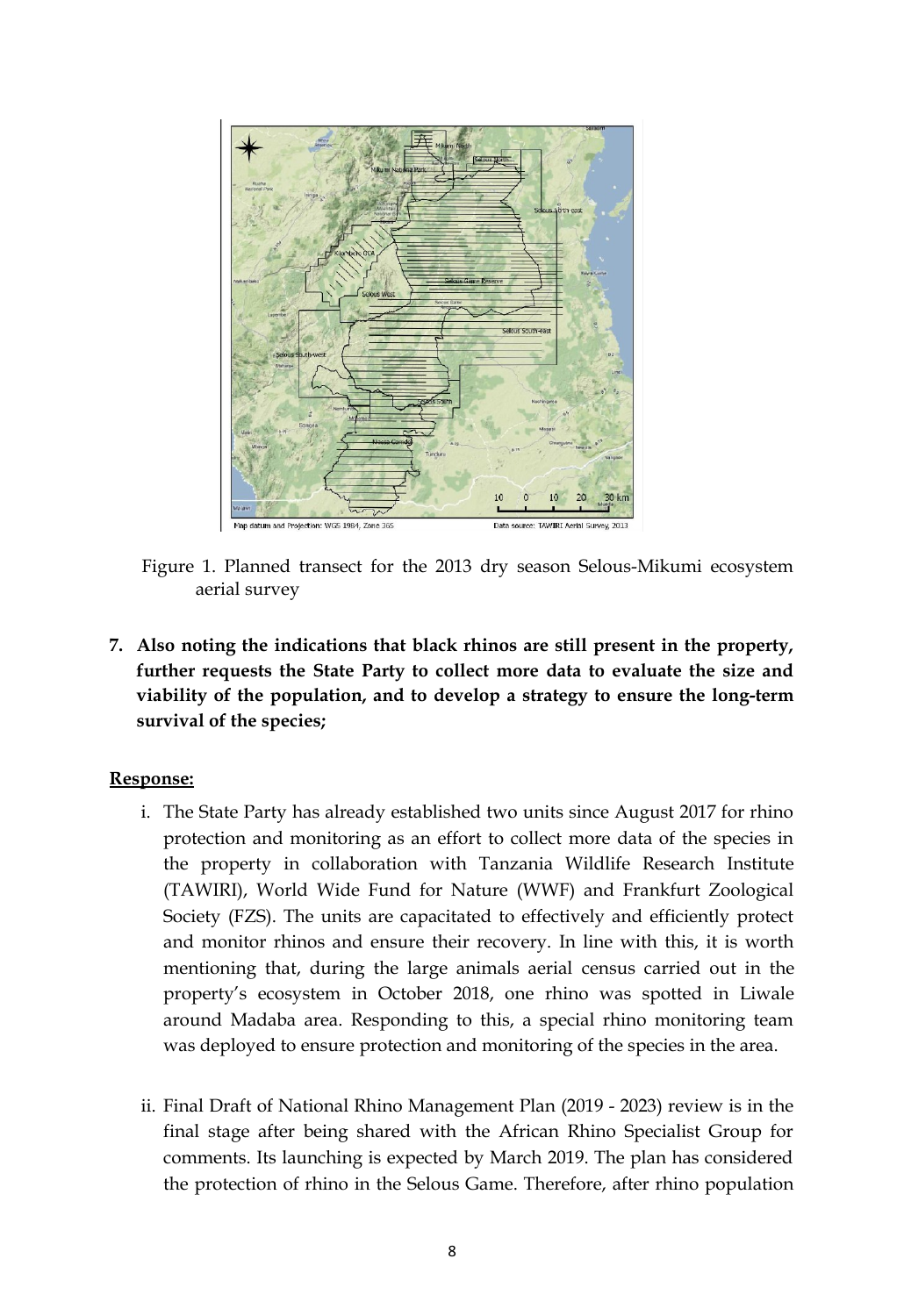status and range has been established within the property; the State Party in close collaboration with IUCN rhino experts, TAWIRI and other stakeholders, will develop a strategy for their long-term survival.

**8. Requests furthermore the State Party to submit to the World Heritage Centre for review by IUCN, details of the elephant demographic survey and its methodology, including information on the selection of the surveyed elephant groups, comparisons with other demographic studies and classification of males and females;** 

#### **Response:**

The study was conducted in four administrative sectors of Selous Game Reserve, which are Matambwe, Kingupira, Likuyu sekamaganga and Kalulu within the Selous Game Reserve. The study area was selected based on observed elephant density during the 2014 aerial census of large animals in the Selous-Mikumi Ecosystem.

Elephant sightings were collected through opportunistic sampling across the Game Reserve and Portrait photos and identification notes were taken. These data were checked later to ensure that no double counting had occurred. For each elephant sighting, group type, sex, age and size were recorded. Elephant age class assignment were based on shoulder height, body and head shape, back length and size of the tusks and put to one of the following age classes; 0-4, 5-9, 10-14, 15-19, 20-24, 25-39 and 40+. Elephant generally occur in three types of groups i.e. i) all male groups also known as 'bull group' ii) cow/calf groups and iii) mixed groups i.e. cows, calves and adult male. A group of elephant was defined as any number of elephants of any age or sex moving together in a coordinated manner with no single member or subgroup at a distance greater than the diameter of the main body of the group. Cow/calf groups defined as any group containing one or more adult females. Males over 10 years old were not included in the group size.

Data collected from the sampled groups of elephants within the study area included date, time, location, habitat type, estimated age of each member of the group, sex and group type. Descriptive statistics were used to summaries the data collected and established demography profiles. A total of 421 elephants were counted with 25% being calves under five years. The dependent to adult female ratio being is 0.86, which is less than that of 2009 (1.05) survey. Breeding adult ratio (Males >20 and female >10), 0.085, which means every 12 breeding females there is one breeding male.

**9. Requests moreover the State Party to finalize the Desired state of conservation for removal of the property from the List of World Heritage in Danger**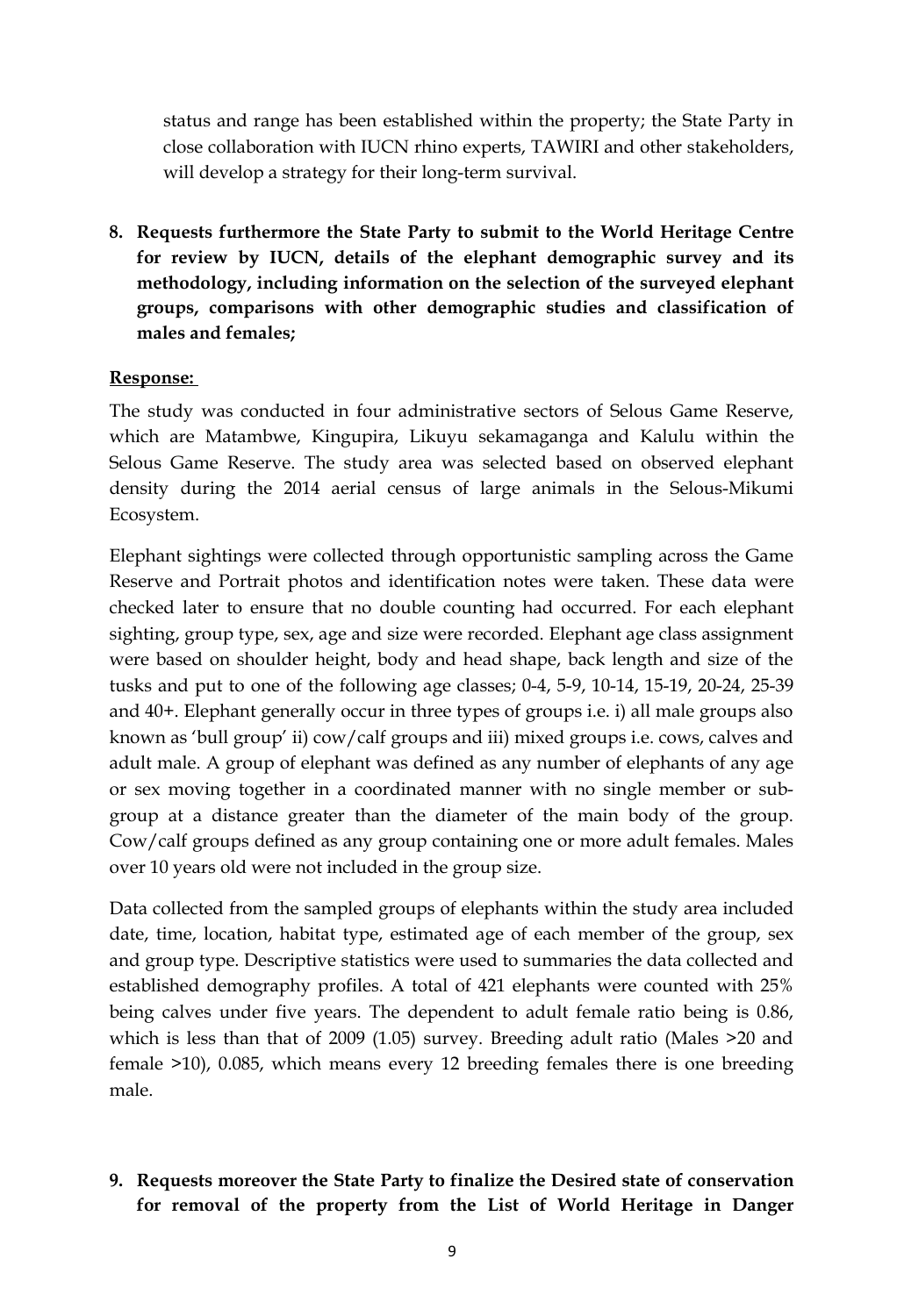# **(DSOCR) based on currently available data on elephants and the advice provided by the 2017 mission, and to submit it the World Heritage Centre for the Committee's adoption;**

#### **Response:**

During the 2017 Reactive Monitoring Mission to the property in February 2017 and the  $41<sup>st</sup>$  Session of the WHC in 2017<sup>[22](#page-13-0)</sup> in Krakow - Poland, a consultative meeting between State Party delegates and IUCN experts agreed on the use of census data in establishing baseline information for elephant population recovery in the DSoCR. While, elephant demographic data conducted in Selous Game Reserve will only be used to enrich the census data and not forming part of the baseline information for elephant recovery. In that regard, large animals aerial census within the Selous ecosystem was conducted in October 2018. Data from this census will therefore provide data required for updating and finalizing DSoCR. Once the DSoCR is finalized it will be shared to WHC for review and adoption.

**10. Notes with concern that the five-year Action Plan to protect the Selous-Niassa corridor is still not approved, lacks funding and has not been submitted to the World Heritage Centre, and further urges the State Party to take action to secure this important ecological corridor, and continue to report on progress made;** 

## **Response:**

The five-year Action Plan to protect the Selous-Niassa wildlife corridor is not yet approved and therefore no funds have been committed specifically to this action plan. Though, the plan is not yet approved, key actions are being implemented under the separate SECAD Programme in two district (Tunduru and Namtumbo) and 36 villages, which surround the corridor. Five (5) new Wildlife Management Areas (WMA) (Kimbanda, Nalika, Kisungule, Mbarang'andu and Chingoli) have been established in this corridor as an effort to ensue its protection. To guarantee their existence, several activities are currently undertaken by WWF including capacitating the Village Game Scouts (VGS) for example; 131 have been trained on anti-poaching techniques and data collection through Spatial Monitoring and Reporting Tool (SMART) in order to increase their skills and competence to participate effectively in anti-poaching operations and data collection; equip WMA's with communication tools in order to allow quick interventions of SGR rapid response teams in and around the corridor; facilitate joint law enforcement with SGR and zonal anti-poaching unit within the corridors and conducting sensitization and awareness campaigns in all districts, villages and hamlet around the corridor.

<span id="page-13-0"></span><sup>22</sup> Decisions adopted during the 41st session of the World Heritage Committee (Krakow, 2017)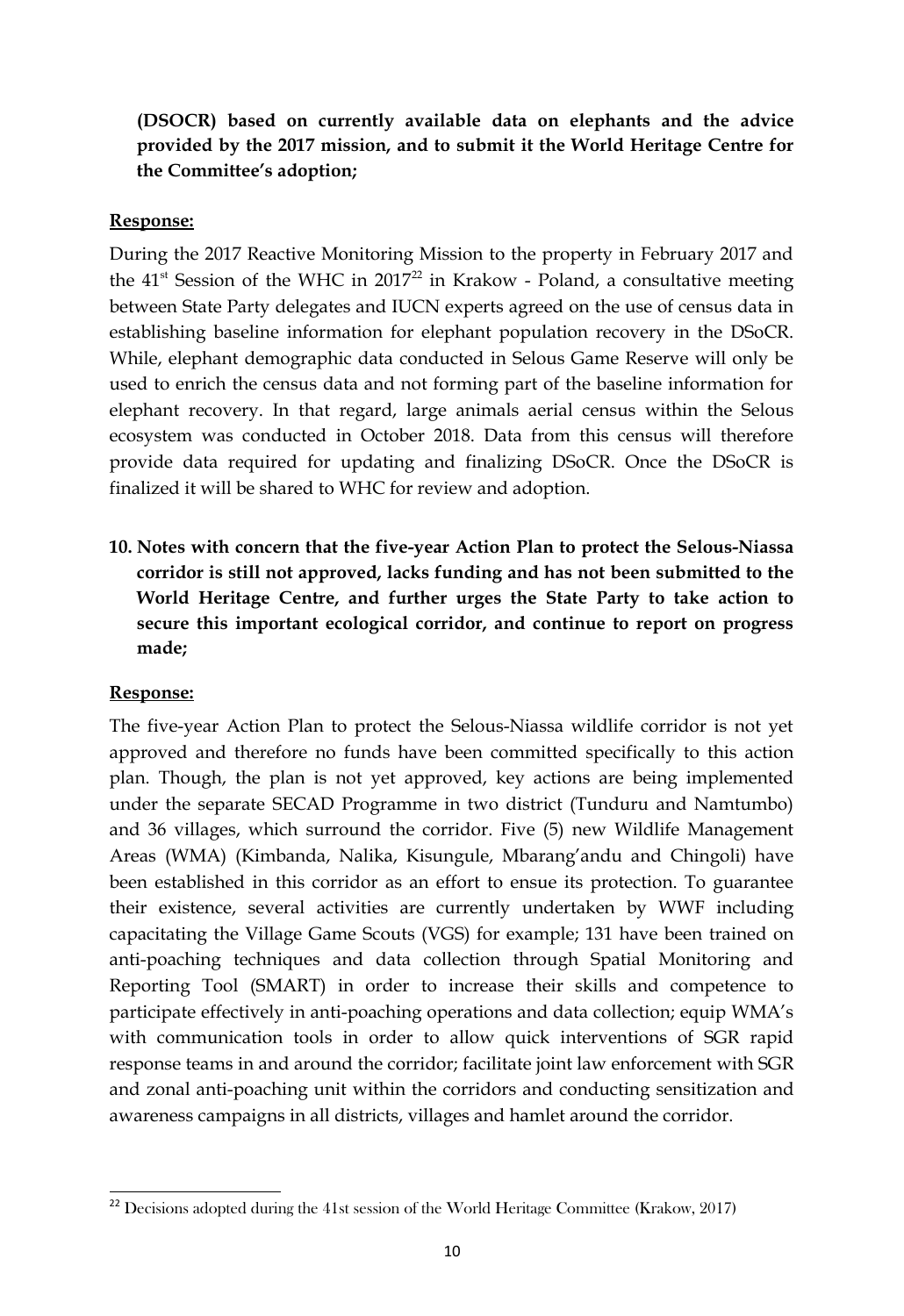**11. Urges furthermore the State Party to submit as soon as possible to the World Heritage Centre the revised Environmental and Social Impact Assessment (ESIA) for the Kidunda dam, including a model for the flooding regime, as well the ESIA for the Kito-1 oil and gas prospection project, including a study on the hydrological regime of the Kilombero floodplain and a specific assessment of potential downstream impacts on the OUV of the property;** 

- i. The revised Environmental and Social Impact Assessment (ESIA) for the Kidunda Dam was conducted and the report was submitted to WHC. In addition, a study on the flooding regime was conducted in 2017 and is attached to this report as annex 2 for review by WHC.
- ii. Swala oil and gas (Tanzania) Plc. is the proponent of the Kito -1 oil and gas exploration project. The area to be used for exploration is  $2,500m^2$  with a buffer of 100m<sup>2</sup>. Proposed oil/gas Exploration Drilling for Kito - 1 is located in Kilosa – Kilombero exploration license block within Kilombero Game Controlled Area (KGCA) at Ipera Asilia Village in Njiwa Ward, Malinyi District in Morogoro Region. The Environmental and Social Impact Assessment (ESIA) for the Kito – 1 well was conducted in the entire KGCA in May 2016 and gave a green flag to the exploration exercise.
- iii. In ensuring that the ESIA is comprehensive, a Puku (*Kobus vardonii*) a rare animal species - Conservation Management Plan was developed as an annex to this ESIA. In addition, Tanzania Wildlife Management Authority (TAWA), Tanzania Petroleum Development Corporation (TPDC) and Swala oil and gas (Tanzania) Plc. signed a Memorandum of Understanding (MoU) in May 2018 to ensure adherence of the proponent to Wildlife Conservation (prospecting, exploration of mining and oil production in game reserves) Regulation of 2017, and Environmental Management Plan (EMP) of the Kito – 1 ESIA. Also, TAWA granted permission to Swala oil and gas (Tanzania) Plc. to enter and conduct exploration in the area in December 2018. In addition, to ensure full control and monitoring of activities in the project TAWA will be responsible in providing security throughout exploration exercise.
- iv. The consultation with Swala oil and gas (Tanzania) Plc. for conducting the studies on hydrological regime and specific assessment of potential downstream impacts on the OUV of the property are underway.
- **12. Whilst noting the suspension of the Mkuju River Uranium Mining project, also reiterates its request to the State Party to conduct a full new ESIA and**